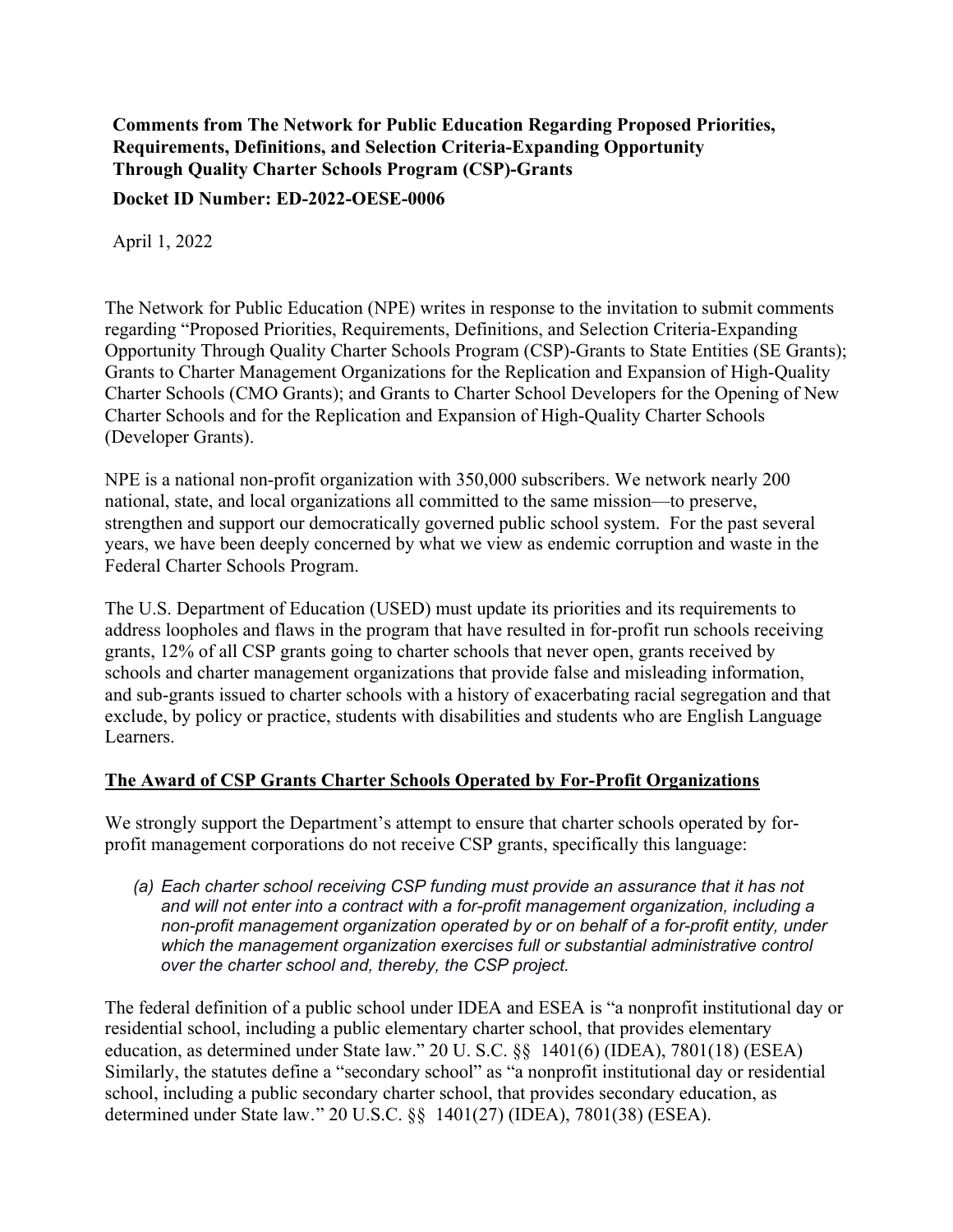Former for-profit entities have created non-profit facades that allow the for-profit and its related organizations to run and profit from the charter school, following the judgment of the Ninth Circuit Court of Appeals in *Arizona State Bd. For Charter Schools v. U.S. Dept. of Educ.* in 2006 (464 F.3d 1003).<sup>1</sup>

Ineffective provisions undermine the present regulations against the disbursement of funds from the federal Charter Schools Program (CSP) to charter schools operated by for-profit entities. We identified over 440 charter schools operated for profit that received grants totaling approximately \$158 million between 2006 and 2017, including CSP grants to schools managed with for-profit sweeps contracts.2

We offer as examples the recent CSP grants awarded to Torchlight Academy Charter School of North Carolina<sup>3</sup> and Capital Collegiate Preparatory Academy of Ohio.<sup>4</sup> We also bring your attention to the audit of a charter school run by National Heritage Academies in New York.<sup>5</sup> The State Comptroller specifically chides the charter board for the fees taken by a for-profit that played the role of applying for and managing grants. National Heritage Academies schools have frequently received CSP grants and operate under sweeps contracts.

The relationship between a for-profit management organization is quite different from the relationship between a vendor who provides a single service. A school can sever a bus contract and still have a building, desks, curriculum, and teachers. However, in cases where charter schools have attempted to fire the for-profit operator, they find it impossible to do without destroying the schools in the process.

# **Recommendations:**

Many for-profit organizations operate by steering business to their for-profit-related entities. They are often located at the same address, and the owner of the management company or a member of the immediate family is the owner of the related entity. Therefore, it is recommended that wherever references to for-profit organizations appear, the phrase "and its related entities" is added.

*(a) Each charter school receiving CSP funding must provide an assurance that it has not and will not enter into a contract with a for-profit management organization, including a nonprofit management organization operated by or on behalf of a for-profit entity, under which the management organization and its related entities exercise(s) full or substantial administrative control over the charter school and, thereby, the CSP project.*

# **Quality Control of Awards and the Importance of Impact Analysis**

We strongly support the proposed regulations that seek to bring greater transparency and better judgment to the process of awarding CSP grants. We especially support the inclusion of a community impact analysis.

We are pleased that "the community impact analysis must describe how the plan for the proposed charter school take into account the student demographics of the schools from which students are,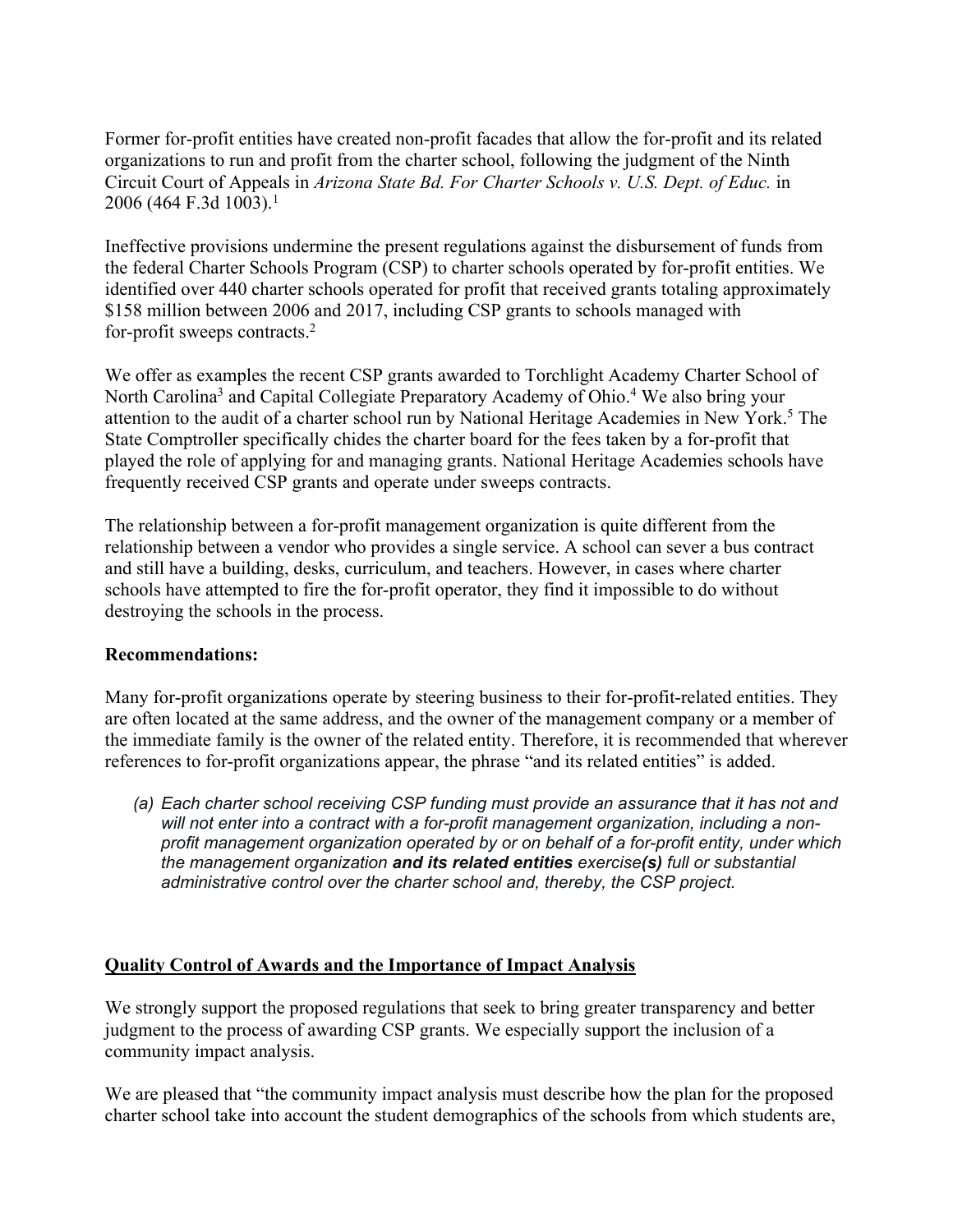or would be, drawn to attend the charter school," and provide "evidence that demonstrates that the number of charter schools proposed to be opened, replicated, or expanded under the grant does not exceed the number of public schools needed to accommodate the demand in the community."

More than one in four charter schools close by the end of year five.<sup>6</sup> A foremost reason for both public school and charter closure and the disruption such closures bring to the lives of children is low enrollment, as seen this past month in Oakland.<sup>7</sup> In New Orleans, school closures have resulted in children being forced to attend multiple schools during their elementary school years, often traveling long distances. Between 1999 and 2017, nearly one million children were displaced due to the closure of their schools, yet only nine states have significant caps to regulate charter growth.<sup>8</sup>

We applaud language that states, "The community impact analysis must also describe the steps the charter school has taken or will take to ensure that the proposed charter school would not hamper, delay, or in any manner negatively affect any desegregation efforts in the public school districts from which students are, or would be, drawn or in which the charter school is or would be located, including efforts to comply with a court order, statutory obligation, or voluntary efforts to create and maintain desegregated public schools..."

In some states, charter schools have been magnets for white flight from integrated schools.<sup>9</sup> Other charter schools have attracted high achieving students while discouraging students with special needs from attending.<sup>10</sup> And, as you know from the letter you received in June of 2021 from 67 public education advocacy and civil rights groups, the North Carolina SE CSP sub-grants were awarded to charter schools that actively exacerbated segregation, serving in some cases, as white flight academies<sup>11</sup> The information requested by the Department is reasonable and will help reviewers make sound decisions.

In addition to our support for the proposed regulations, we have two additional recommendations to strengthen the impact analysis proposal.

**Recommendations**: (1) That impact analysis requirements include a profile of the students with disabilities and English Language Learners in the community along with an assurance that the applicant will provide the full range of services that meet the needs of students with disabilities and English Language Learners. (2) That applicants include a signed affidavit provided by district or state education department officials attesting to the accuracy of the information provided.

Regarding proposed rules regarding transparency, we note that in the past, schools were awarded grants without providing even one letter of support<sup>12</sup>, or provided false information indicating support that did not exist.<sup>13</sup>

We also strongly support the requirement state entities provide additional supervision of grants. Some will argue that they do not receive sufficient funding to provide supervision. We believe that funding is more than sufficient and we offer the following example as evidence.

In 2020, the Pennsylvania Coalition of Public Charter Schools (PCPCS) received a SE grant of \$30 million to open 18 new or expanded charters in the Commonwealth within five years. ESSA allows state entities to retain 10% of all grant funding with 3% dedicated for grant administration. That means that this small state entity would have access to nearly \$1 million dollars to supervise the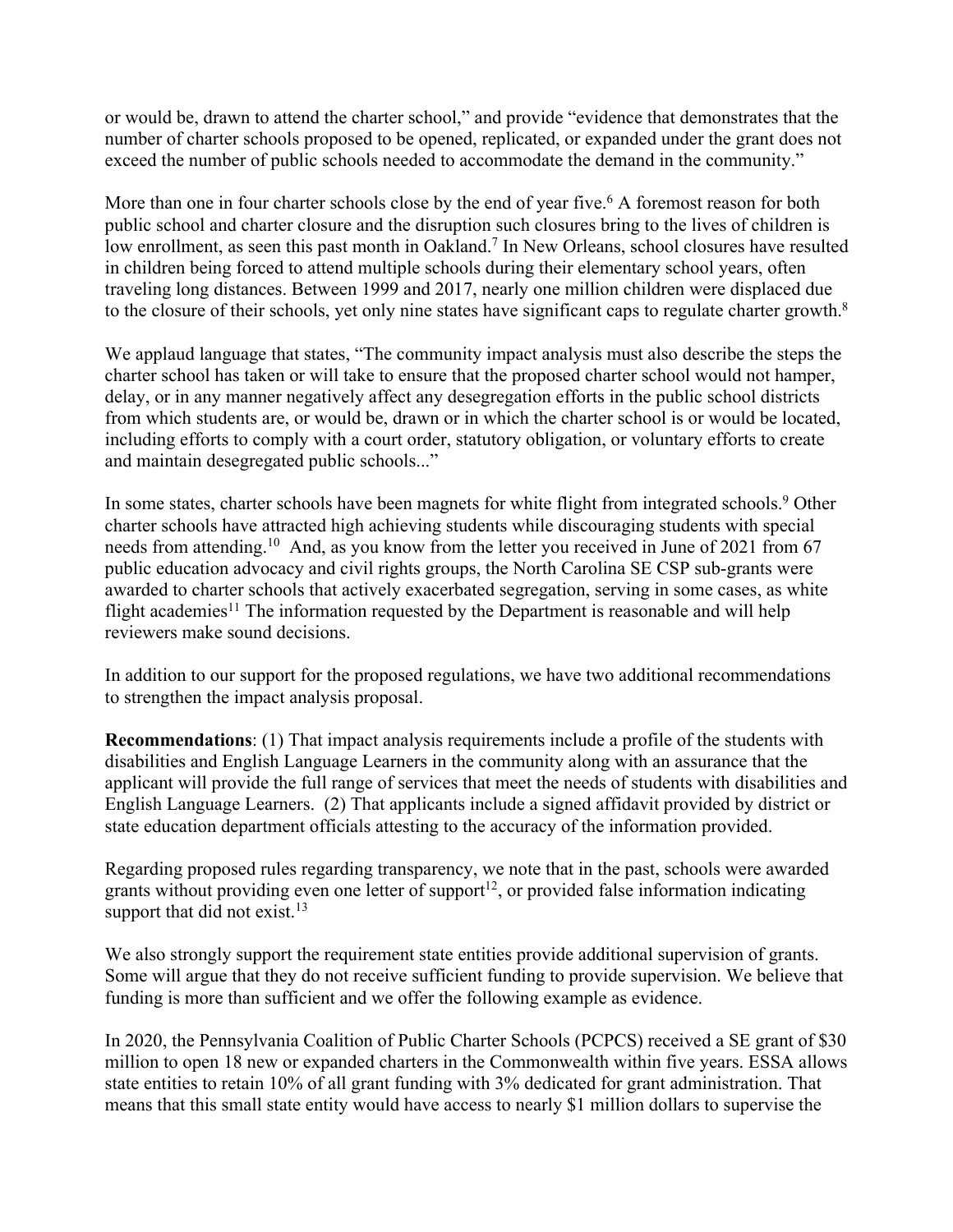CSP grant spending of eighteen schools. Given that it is a five-year grant, PCPCS would therefore be allowed to spend from CSP funding \$200,000 a year to review applications and keep track of grant spending.

To date, three schools have been awarded grants according to the two co-directors hired to administer the program. 14

We strongly support all SE sub-grant review requirements. These include: (a) how peer reviewers will be recruited and selected, and (b) efforts the applicant must make to recruit peer reviewers from diverse backgrounds and underrepresented groups. We applaud the requirement for a review team. In some states, including New York, CSP sub-grants are routinely distributed as part of the charter authorization process.

To those proposals we suggest adding the following:

**Recommendations**: (1) That review teams must include at least one reviewer representative of the district public school community. (2) that a minimum point threshold be established for an award, (3) that applications be checked for factual accuracy, and (4) that applications be posted for public review and comment for a period of no less than 45 days before award decisions.

**We also recommend** that the Department retain funds from the Charter Schools Program to conduct audits of all Developer, CMO and SE subgrants to ensure the funds are being properly spent and that the conditions and aspirations as described in the applications are being met. Annual audits of 5% of all active awardees in each of the programs, randomly chosen by the Department should be conducted each year.

# **Priorities One and Two**

We strongly support the proposed priorities, which we believe will help return the charter school movement back to its original purpose and benefit the children who attend charter schools. Priority one builds off the successful community schools' movement. Priority two encourages cooperative activities between district and charter schools. We believe that these priorities should be absolute priorities.

Unfortunately, in many cases charter schools' employee handbooks commonly require teachers to sign nondisclosure agreements that threaten legal action if they reveal the schools "trade secrets" including such things as "curriculum systems, instructional programs, curriculum solutions … new materials research, pending projects and proposals, proprietary production processes, research and development strategies, technological data, and technological prototypes."

# **Recommendation**

That the Department disallows grants or sub-grants to any schools that apply under priority two if the school or the CMO considers educational material confidential and proprietary and/or does not make publicly available financial, personal or contracting information.

# **Planning Grants to Unauthorized Charter Schools**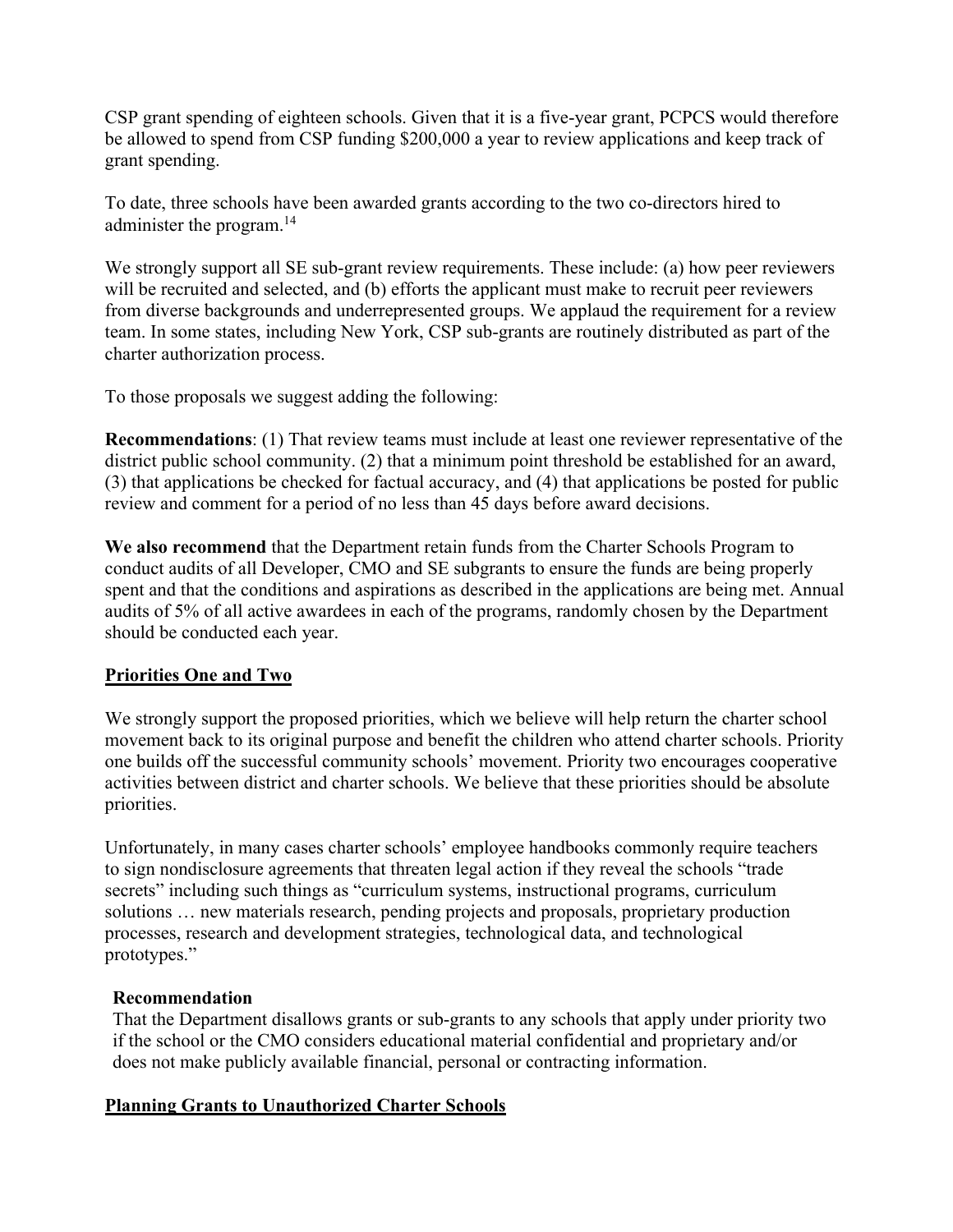According to a 2019 response to Representative Raul Grijalva by then-Secretary of Education Betsy DeVos, 12% of all CSP grants between 2001 and 2019 were awarded to schools that never opened and were not expected to open.<sup>15</sup> In most cases, these schools had never achieved authorization. Whether unauthorized schools can receive funding for planning purposes and how much can be awarded has been left up to the states. This has resulted in large amounts of federal CSP money in the pockets of people who provided no service to the public.

It has also resulted in egregious abuse, especially in Michigan, where charter schools have received more than \$100,000 in awards before their authorization was approved. An in-depth review of such planning grants by Michigan State Board of Education President Cassandra Ulbrich revealed questionable submissions, including invoices that would-be charter operators paid themselves and excessive technology purchases.<sup>16</sup>

**Recommendation**: A school's planning amount before an authorization is limited to \$10,000. If justifiable expenses exceed that amount, they should only be compensated following authorization.

# **Proposed Selection Criterion for CMO Grants**

ESSA places the following restriction on grants awarded to State Entities: *No State entity may receive a grant under this section for use in a State in which a State entity is currently using a grant received under this section*. However, ESSA is silent regarding the awarding of grants to CMOs. This has resulted in CMOs having several active grants at the same time, with new grants being issued without proper inspection of the efficacy of former grants. For example, it has resulted in the IDEA charter CMO receiving six grants in a ten-year period totaling nearly \$300 million.<sup>17</sup> These grants occurred under a leadership structure that engaged in questionable practices, including the attempted yearly lease of a private jet,  $^{18}$  related-party transactions, and the rental of a luxury box at San Antonio Spurs games.<sup>19</sup>

IDEA received two awards, in 2019 and 2020, totaling more than \$188 million even as the 2019 audit of the Inspector General found that IDEA submitted incomplete and inaccurate reports on three prior grants. The IG report also looked at a randomly selected sample of expenses and found that IDEA's charges to the grants did not always include only allowable and adequately documented non-personnel expenses.

# **Recommendations**:

That department regulations disallow the awarding of grants to any CMO currently using a grant received under the CMO program and that for any grant exceeding \$25 million, the Department's OIG conducts an audit before an additional grant is awarded.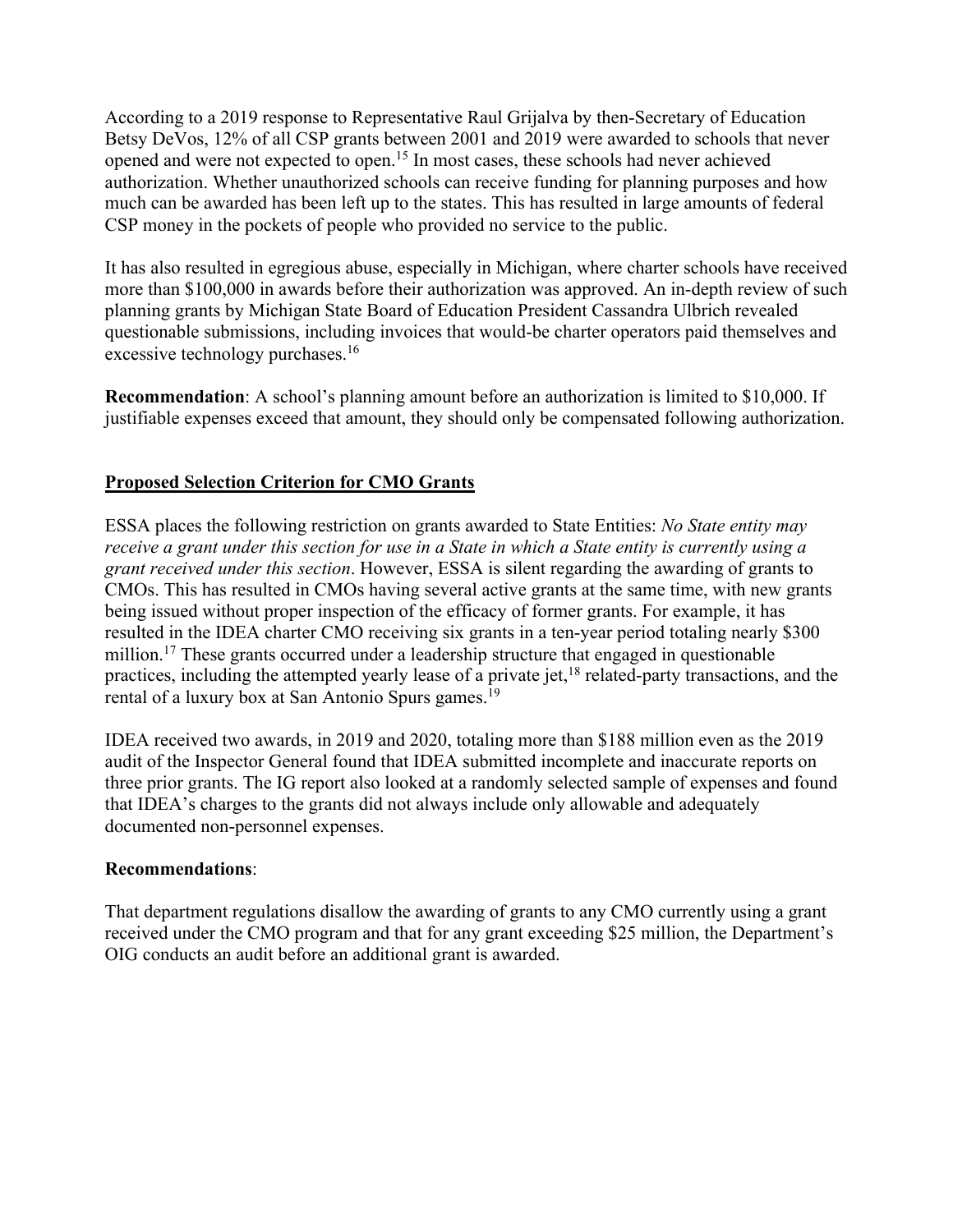#### **ENDNOTES**

<sup>2</sup> Burris, Carol and Darcie Cimarusti. (n.d.) *Chartered for Profit: The Hidden World of Charter Schools Operated for Financial Gain.* Network for Public Education. Retrieved on March 23, 2022 from

https://networkforpubliceducation.org/chartered-for-profit/

<sup>3</sup> DeWitt, Dave and Joe Journey. (2022, March 4). "State school board votes to strip Raleigh's Torchlight Academy of its charter." North Carolina Public Radio. Retrieved on March 23, 2022, from https://www.wunc.org/news/2022-03- 04/state-school-board-votes-to-strip-raleighs-torchlight-academy-of-its-charter

<sup>4</sup> Strauss, Valerie. (2022, January 14). "The story of a charter school and its for-profit operators." *The Washington Post*. Retrieved March 23, 2022, from https://www.washingtonpost.com/education/2022/01/14/charter-school-forprofit/

<sup>5</sup> Office of the New York State Comptroller. (2019, March). "Report of Examination 2018m-197: Buffalo United Charter School, Financial Management." Retrieved on March 23, 2022, from https://www.osc.state.ny.us/files/localgovernment/audits/pdf/buffalo-charter.pdf

<sup>6</sup> Burris, Carol and Pfleger, Ryan. (n.d.) *Broken Promises: An Analysis of Charter School Closures from 1999-2017.* Network for Public Education. Retrieved on March 23, 2022, from https://networkforpubliceducation.org/wpcontent/uploads/2020/08/Broken-Promises-PDF.pdf

 $^7$  McBride, Ashley. (2022, February 9). "Oakland school board votes to close seven schools over the next two years." The Oaklandside. Retrieved March 23, 2022, from https://oaklandside.org/2022/02/09/oakland-school-board-votes-toclose-seven-schools-over-the-next-two-years/

<sup>8</sup> Burris, Carol and Pfleger, Ryan. (n.d.) *Broken Promises: An Analysis of Charter School Closures from 1999-2017.* Network for Public Education. Retrieved on March 23, 2022, from https://networkforpubliceducation.org/wpcontent/uploads/2020/08/Broken-Promises-PDF.pdf

<sup>9</sup> Wilson, Erika K. (2019). "The New White Flight." HeinOnline. Retrieved on March 23, 2022 from https://heinonline.org/HOL/LandingPage?handle=hein.journals/dukpup14&div=8&id=&page=

<sup>10</sup> Mommandi, Wagma and Kevin Welner. (2021, September 10). *School's Choice: How Charter Schools Control Access and Shape Enrollment*. Teachers College Press.

<sup>11</sup> Letter to Secretary Cardona from 67 education and civil rights advocacy organizations. (2021, June 16). Retrieved on March 23, 2022, from https://networkforpubliceducation.org/wp-content/uploads/2021/07/Letter-to-Secretary-Cardona-re\_-North-Carolina-grant-6.16.pdf.

<sup>12</sup> Strauss, Valerie. (2020, December 3), How a soccer club won a 126 million dollar grant from Betsy Devos's education department to open a charter school. *The Washington Post*. Retrieved March 23, 2022, from https://www.washingtonpost.com/education/2020/12/03/how-soccer-club-won-126-million-grant-devoss-educationdepartment-open-charter-school/

<sup>13</sup> Winerip, Michael. (2012, January, 8). Rejected three times, school may still open soon, and with a grant, too. *The New York Times.* Retrieved March 24, 2022, from https://www.nytimes.com/2012/01/09/education/hebrew-charterschool-in-new-jersey-has-grant-to-go-with-application.html.

<sup>14</sup> Pennsylvania Charter Schools Grant Program Website. Retrieved March 24, 2022 from

https://mailchi.mp/pacharters/check-out-the-latest-on-the-pa-charter-schools-grant-program

<sup>15</sup> U.S. Secretary of Education letter to Representative Raul M. Grijalva. (2019, June 28). Retrieved on March 23, 2022 from https://networkforpubliceducation.org/wp-content/uploads/2019/12/Sec-DeVos-CSP-Response-6-28-19.pdf

16 Burris, Carol. (2019, December 6). *Still Asleep at the Wheel: How the Federal Charter Schools Program Results in a Pile-Up of Fraud and Waste.* Network for Public Education. Retrieved on March 23, 2022, from

https://networkforpubliceducation.org/wp-content/uploads/2020/02/Still-Asleep-at-the-Wheel.pdf

<sup>17</sup> Office of Elementary and Secondary Education (n.d.). "Charter Schools Program Grants to Charter Management Organizations for the Replication and Expansion of High-Quality Charter Schools (CMO Grants)." U.S. Department of Education. Retrieved on March 23, 2022, from https://oese.ed.gov/offices/office-of-discretionary-grants-supportservices/charter-school-programs/charter-schools-program-grants-for-replications-and-expansion-of-high-qualitycharter-schools/

<sup>18</sup> DeMatthews, David and David S. Knight. (2020, February 10). "Commentary: Private jets and Spurs tickets? Texas needs more charter school oversight." *My San Antonio*. Retrieved on March 23, 2022, from

<sup>&</sup>lt;sup>1</sup> Arizona State Board for Charter Schools v. Department of Education. No. 05-17349 (9th Cir. 2006) https://caselaw.findlaw.com/us-9th-circuit/1467197.html